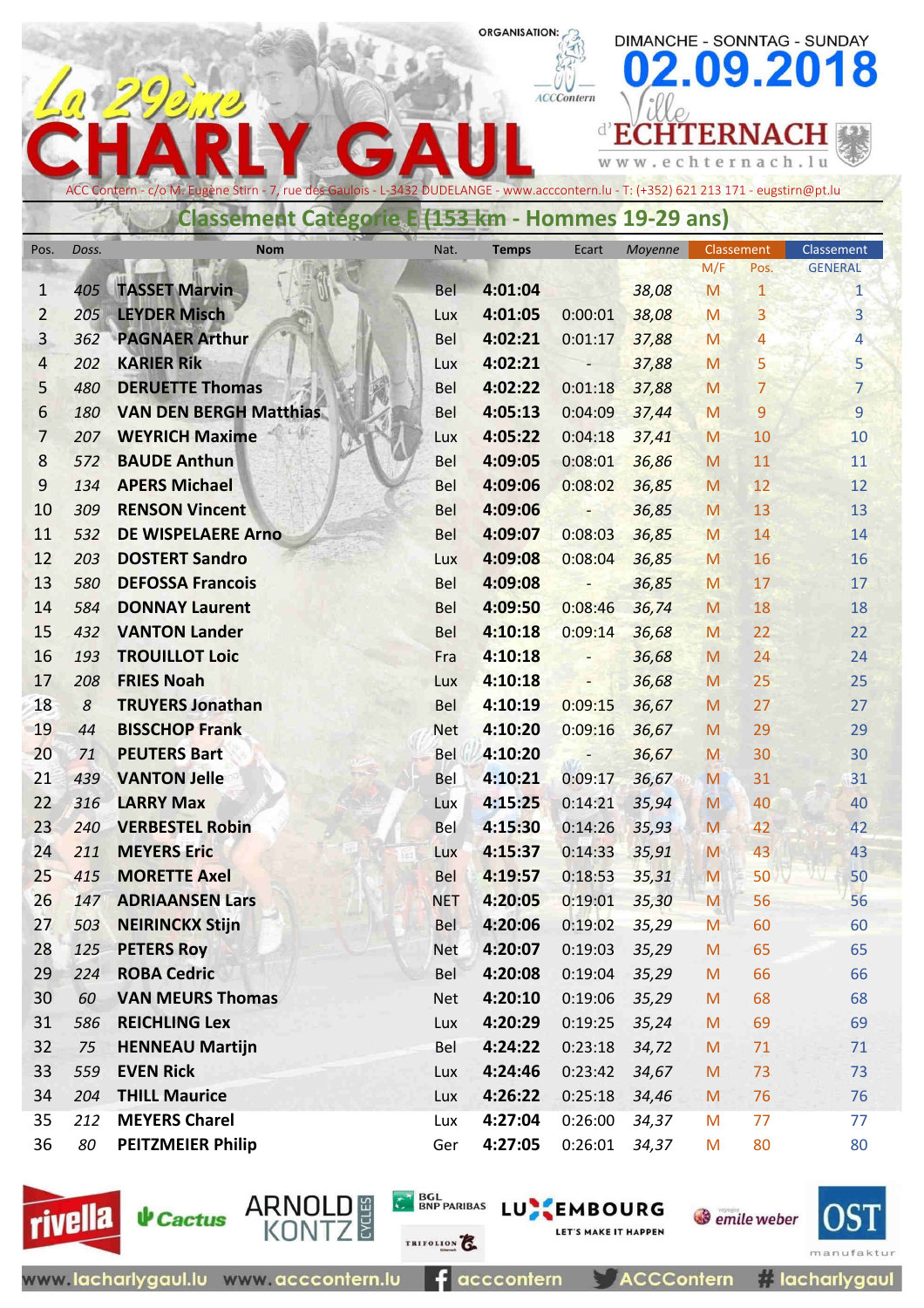## ORGANISATION:

DIMANCHE - SONNTAG - SUNDAY

|          |                |                                                                                                                                        |                   |                    |                    |                |        |                 | 02.09.2018     |
|----------|----------------|----------------------------------------------------------------------------------------------------------------------------------------|-------------------|--------------------|--------------------|----------------|--------|-----------------|----------------|
|          |                |                                                                                                                                        |                   |                    | <b>ACCContern</b>  |                |        |                 |                |
|          |                |                                                                                                                                        |                   |                    |                    |                |        | <b>ITERNACH</b> |                |
|          |                |                                                                                                                                        |                   |                    |                    |                |        | .echternach.lu  |                |
|          |                | ACC Contern - c/o M. Eugène Stirn - 7, rue des Gaulois - L-3432 DUDELANGE - www.acccontern.lu - T: (+352) 621 213 171 - eugstirn@pt.lu |                   |                    |                    |                |        |                 |                |
|          |                | <b>Classement Categorie E (153 km - Hommes 19-29 ans)</b>                                                                              |                   |                    |                    |                |        |                 |                |
| Pos.     | Doss.          | <b>Nom</b>                                                                                                                             | Nat.              | <b>Temps</b>       | Ecart              | Moyenne        |        | Classement      | Classement     |
|          |                |                                                                                                                                        |                   |                    |                    |                | M/F    | Pos.            | <b>GENERAL</b> |
| 37       | 45             | <b>BISSCHOP Lucas</b>                                                                                                                  | <b>Net</b>        | 4:27:09            | 0:26:05            | 34,36          | M      | 93              | 93             |
| 38       | 275            | <b>SMET Michiel</b>                                                                                                                    | <b>Bel</b>        | 4:27:09            |                    | 34,36          | M      | 94              | 94             |
| 39       | 246            | <b>SERRÉ Bart</b>                                                                                                                      | <b>Bel</b>        | 4:27:09            |                    | 34,36          | M      | 96              | 96             |
| 40       | 350            | <b>MOERLAND Nick</b>                                                                                                                   | <b>Net</b>        | 4:27:09            |                    | 34,36          | M      | 99              | 99             |
| 41       | 390            | <b>WEISGERBER Pol</b>                                                                                                                  | Lux               | 4:27:11            | 0:26:07            | 34,36          | M      | 102             | 102            |
| 42       | 15             | <b>MELLAERTS Robbe</b>                                                                                                                 | <b>Bel</b>        | 4:27:11            |                    | 34,36          | M      | 103             | 103            |
| 43       | 239            | <b>VAN RENTERGHEM Boris</b>                                                                                                            | <b>Bel</b>        | 4:27:18            | 0:26:14            | 34,34          | M      | 106             | 106            |
| 44       | 210            | <b>SCHREIBER Felix</b><br><b>BREUGEM Tim</b>                                                                                           | Lux               | 4:34:43            | 0:33:39            | 33,42          | M      | 112             | 112            |
| 45<br>46 | 461<br>46      | <b>VAN CAUTER Matthias</b>                                                                                                             | <b>Net</b><br>Bel | 4:39:56<br>4:41:48 | 0:38:52<br>0:40:44 | 32,79<br>32,58 | M<br>M | 134<br>140      | 134<br>140     |
| 47       | 325            | <b>VAN SCHAICK Maarten</b>                                                                                                             | <b>Net</b>        | 4:41:57            | 0:40:53            | 32,56          | M      | 146             | 146            |
| 48       | 177            | <b>DESMET Jeroen</b>                                                                                                                   | Bel               | 4:45:06            | 0:44:02            | 32,20          | M      | 150             | 152            |
| 49       | 590            | <b>VANDOMMAEL Jo</b>                                                                                                                   | Bel               | 4:45:10            | 0:44:06            | 32,19          | M      | 163             | 168            |
| 50       | 420            | <b>KAUB Yannic</b>                                                                                                                     | Ger               | 4:48:59            | 0:47:55            | 31,77          | M      | 180             | 185            |
| 51       | 166            | <b>MICHELY Luc</b>                                                                                                                     | Lux               | 4:56:31            | 0:55:27            | 30,96          | M      | 224             | 232            |
| 52       | 165            | <b>THAMM Dominik</b>                                                                                                                   | Lux               | 4:56:32            | 0:55:28            | 30,96          | M      | 225             | 233            |
| 53       | $\overline{4}$ | <b>DA SILVA Tiago</b>                                                                                                                  | Lux               | 4:56:51            | 0:55:47            | 30,92          | M      | 226             | 234            |
| 54       | $\mathbf{1}$   | <b>RIES Michel</b>                                                                                                                     | Lux               | 4:56:51            |                    | 30,92          | M      | 228             | 236            |
| 55       | 413            | <b>LEYDER Pit</b>                                                                                                                      | Lux               | 4:56:51            |                    | 30,92          | M      | 229             | 237            |
| 56       | 3              | <b>HEIDERSCHEID Colin</b>                                                                                                              | Lux               | 4:56:52            | 0:55:48            | 30,92          | M      | 230             | 238            |
| 57       | 307            | <b>PYPE Sven</b>                                                                                                                       | Bel               | 5:00:29            | 0:59:25            | 30,55          | M      | 236             | 244            |
| 58       | 86             | <b>SPOELSTRA Alexander</b>                                                                                                             | Net               | 5:01:14            | 1:00:10            | 30,47          | M      | 238             | 246            |
| 59       | 25             | <b>TOINE Hooijen</b>                                                                                                                   | <b>Net</b>        | 5:01:55            | 1:00:51            | 30,41          | M      | 241             | 249            |
| 60       | 311            | <b>POOL Jonathan</b>                                                                                                                   | Uni               | 5:04:29            | 1:03:25            | 30,15          | M      | 251             | 259            |
| 61       | 184            | <b>SEIGERS Laurens</b>                                                                                                                 | Bel               | 5:05:19            | 1:04:15            | 30,07          | M      | 253             | 261            |
| 62       | 244            | <b>DE SUTTER Maxime</b>                                                                                                                | Bel               | 5:05:37            | 1:04:33            | 30,04          | M      | 254             | 262            |
| 63       | 169            | <b>DE SUTTER Gilles</b>                                                                                                                | <b>Bel</b>        | 5:05:38            | 1:04:34            | 30,04          | M      | 255             | 263            |
| 64       | 232            | <b>PEETERS Niek</b>                                                                                                                    | Bel               | 5:07:25            | 1:06:21            | 29,86          | M      | 261             | 269            |
| 65       | 315            | <b>PONTES Matheus</b>                                                                                                                  | Lux               | 5:10:45            | 1:09:41            | 29,54          | M      | 279             | 288            |
| 66       | 182            | <b>RABAEY Manu</b>                                                                                                                     | Bel               | 5:12:05            | 1:11:01            | 29,42          | M      | 288             | 297            |
| 67       | 233            | <b>HOOGSTEYNS Ivan</b>                                                                                                                 | Bel               | 5:13:18            | 1:12:14            | 29,30          | M      | 293             | 302            |
| 68       | 421            | <b>BRIGEOT Maxence</b>                                                                                                                 | Fra               | 5:15:48            | 1:14:44            | 29,07          | M      | 296             | 305            |
| 69       | 197            | <b>MENTENS Ward</b>                                                                                                                    | Bel               | 5:24:56            | 1:23:52            | 28,25          | M      | 335             | 345            |
| 70       | 236            | <b>GRILLET Bastien</b>                                                                                                                 | Bel               | 5:29:54            | 1:28:50            | 27,83          | M      | 351             | 361            |
| 71       | 254            | <b>DEBOEVER Alex</b>                                                                                                                   | Bel               | 5:29:55            | 1:28:51            | 27,83          | M      | 352             | 362            |
| 72       | 320            | <b>ANNOOT Tom</b>                                                                                                                      | Bel               | 5:37:43            | 1:36:39            | 27,18          | M      | 379             | 389            |





ARNOLD #<br>KONTZ

 $f$  acccontern

TRIFOLION<sup>2</sup>

BGL BNP PARIBAS LU EMBOURG

ACCContern

LET'S MAKE IT HAPPEN

# lacharlygaul